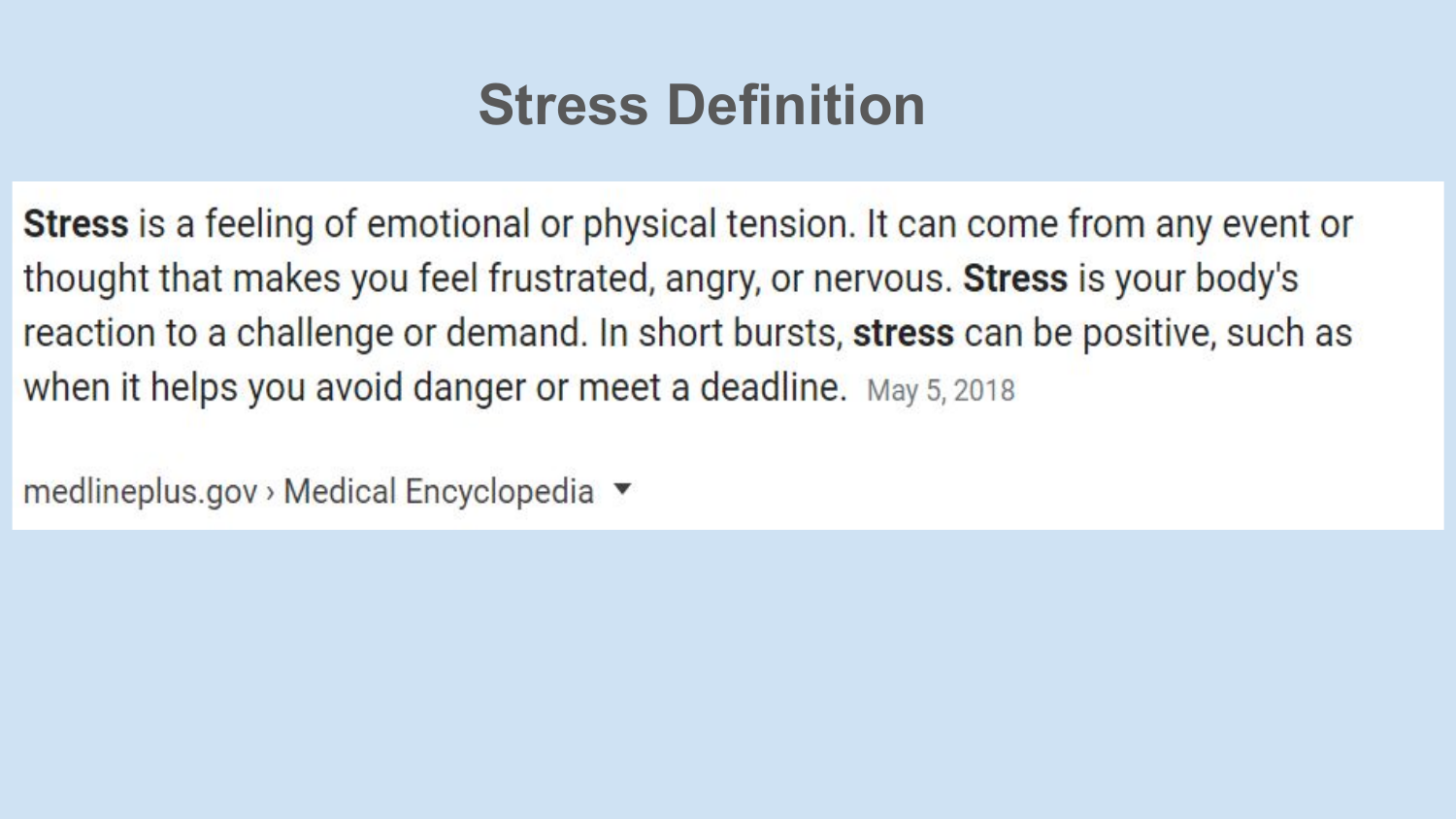## **How do we react physically?**

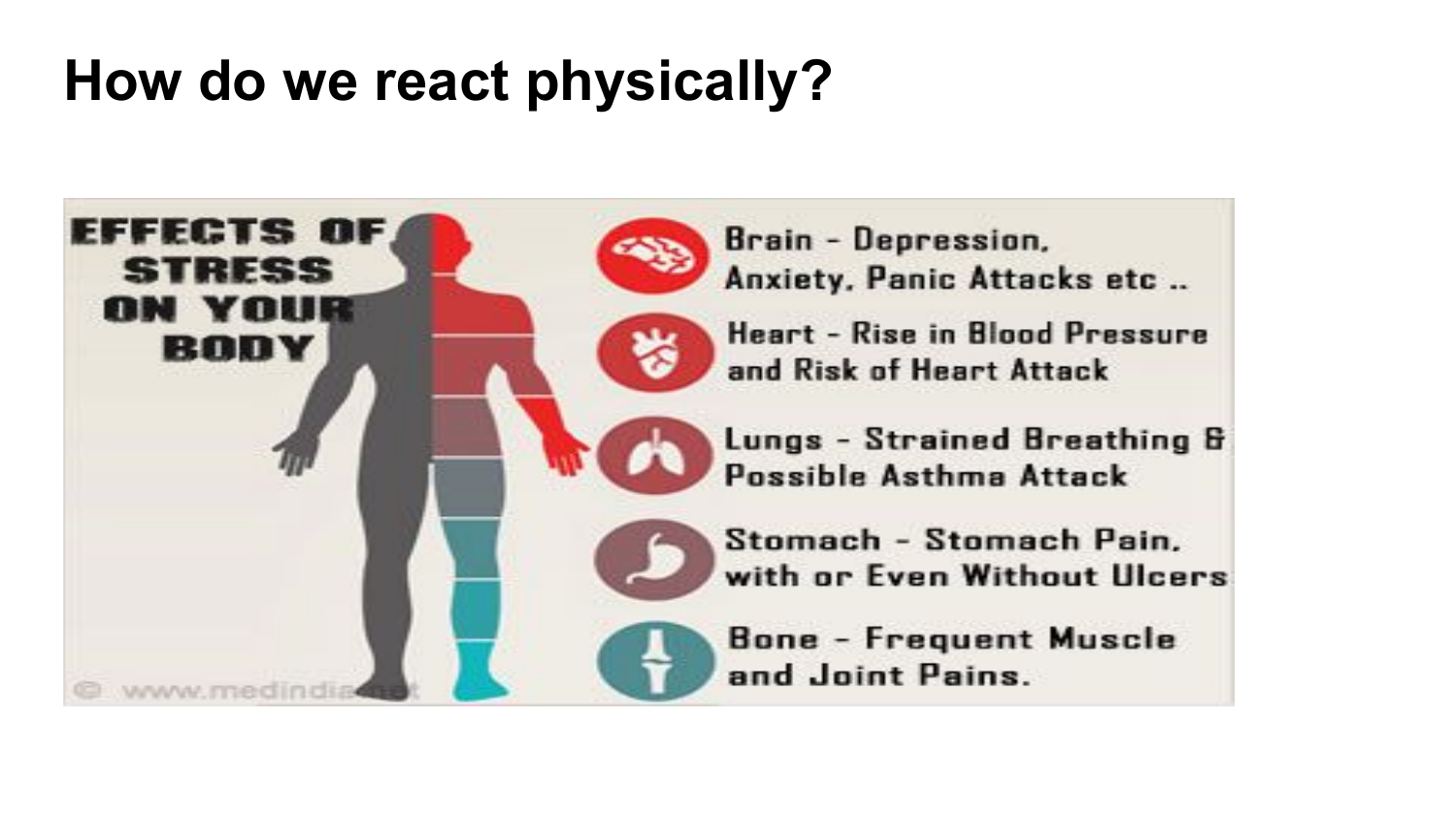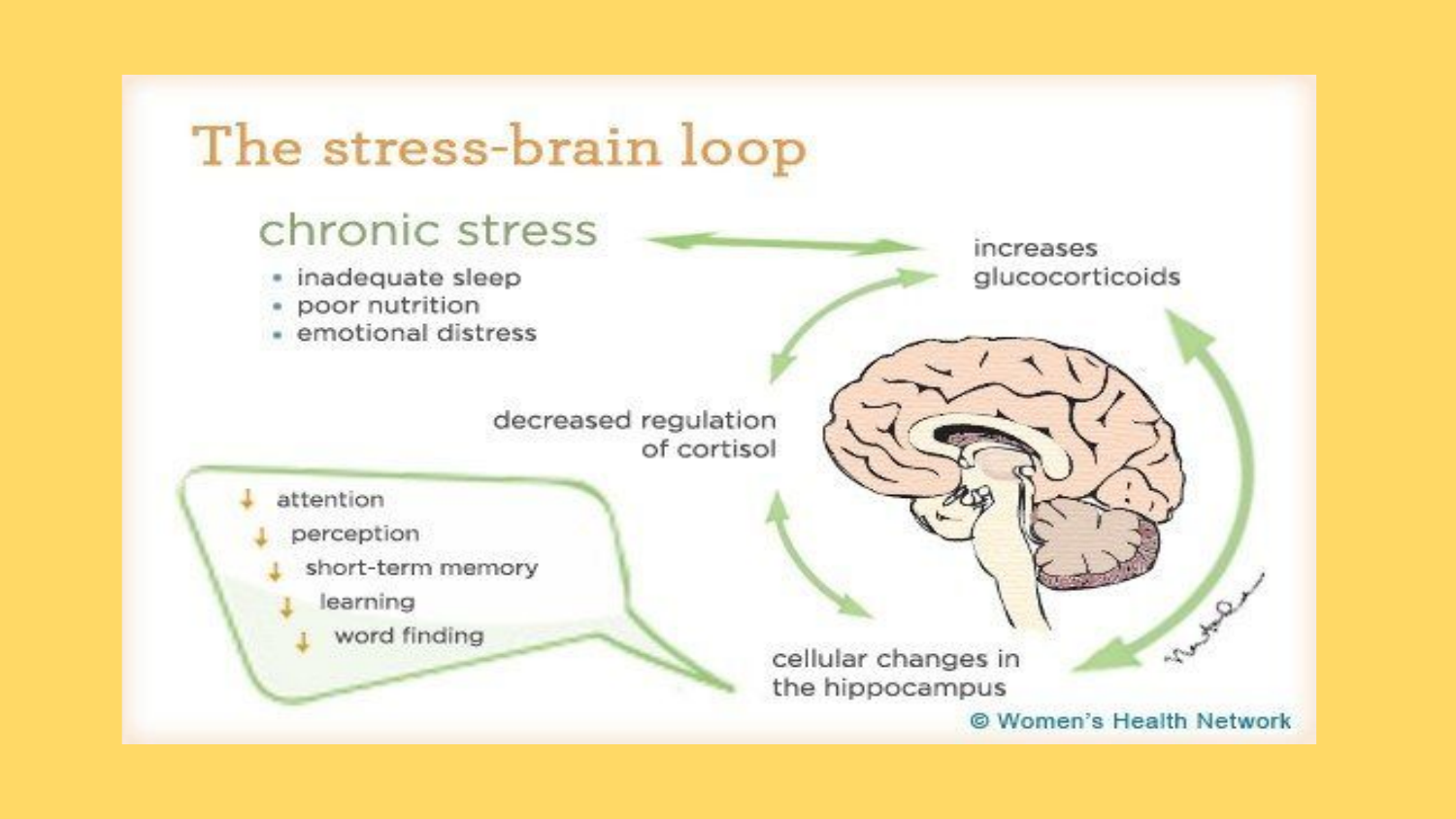### **Fight or Flight** Response

- Leads to bad choices  $\bullet$
- Avoid impulses
- Do whatever it takes to regain your balance, and  $\bullet$ in today's environment.... it may take many checkins with yourself
- Anticipatory anxiety may come in waves for some  $\bullet$ people
- Manage yourself  $\bullet$
- . Most of all, be kind to yourself. It is ok to be vulnerable. We are all human. Go easy on yourself, forgive yourself and understand that many leaders are feeling the stress of the situation

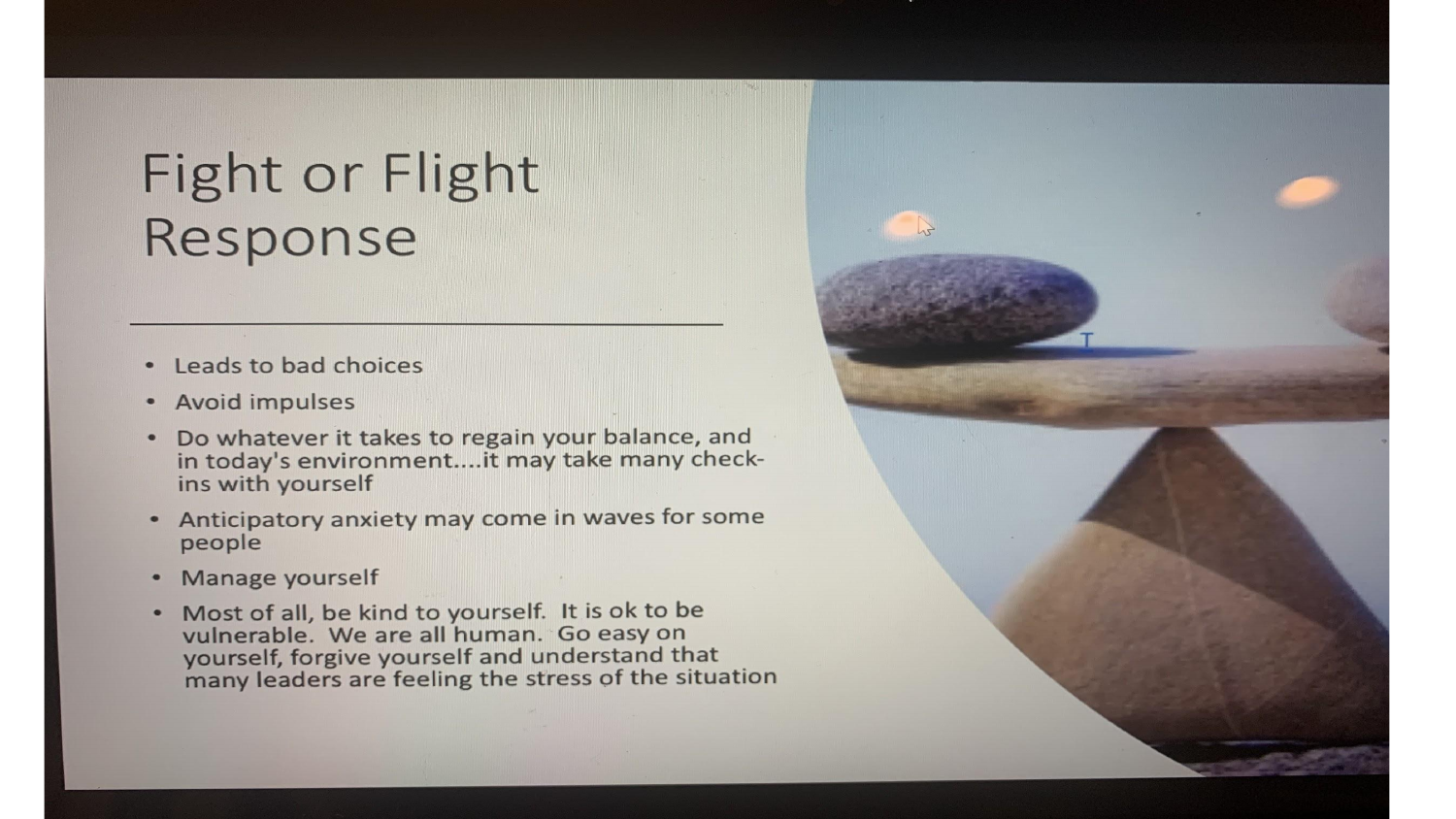#### Why are we stressed:

- Pandemic
- Unknown risks
- Kids are home, schooling them, playing, reading, food prep
- Worried about elder relatives
- When will life return to normal
- Lack of TP and other necessities
- Money
- Employment
- How can I see my doctor or child's doctor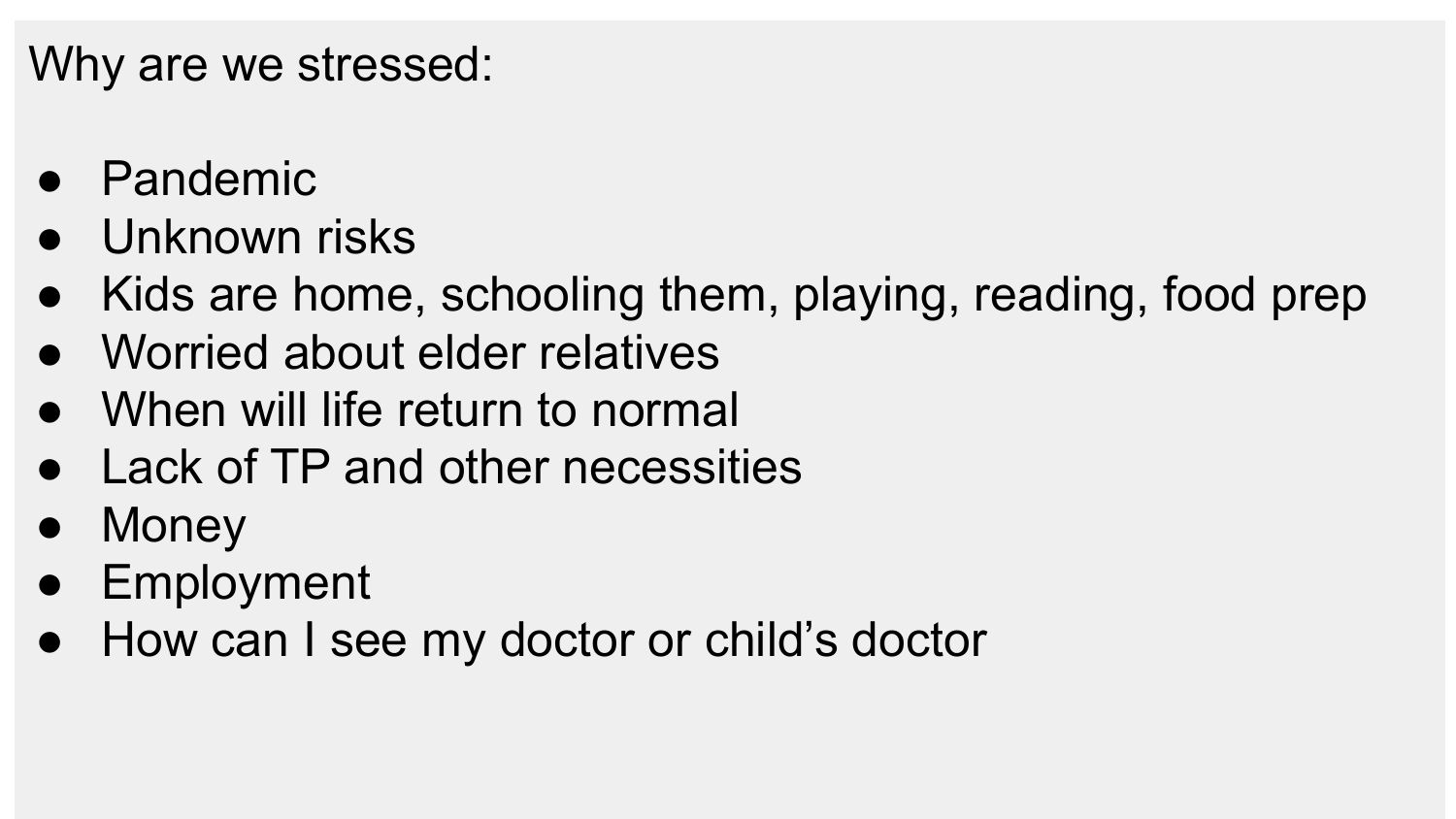#### Stress during an infectious disease outbreak can include

- Fear and worry about your own health and the health of your loved ones
- Changes in sleep or eating patterns
- Difficulty sleeping or concentrating
- Worsening of chronic health problems
- Increased use of alcohol, tobacco, or other drugs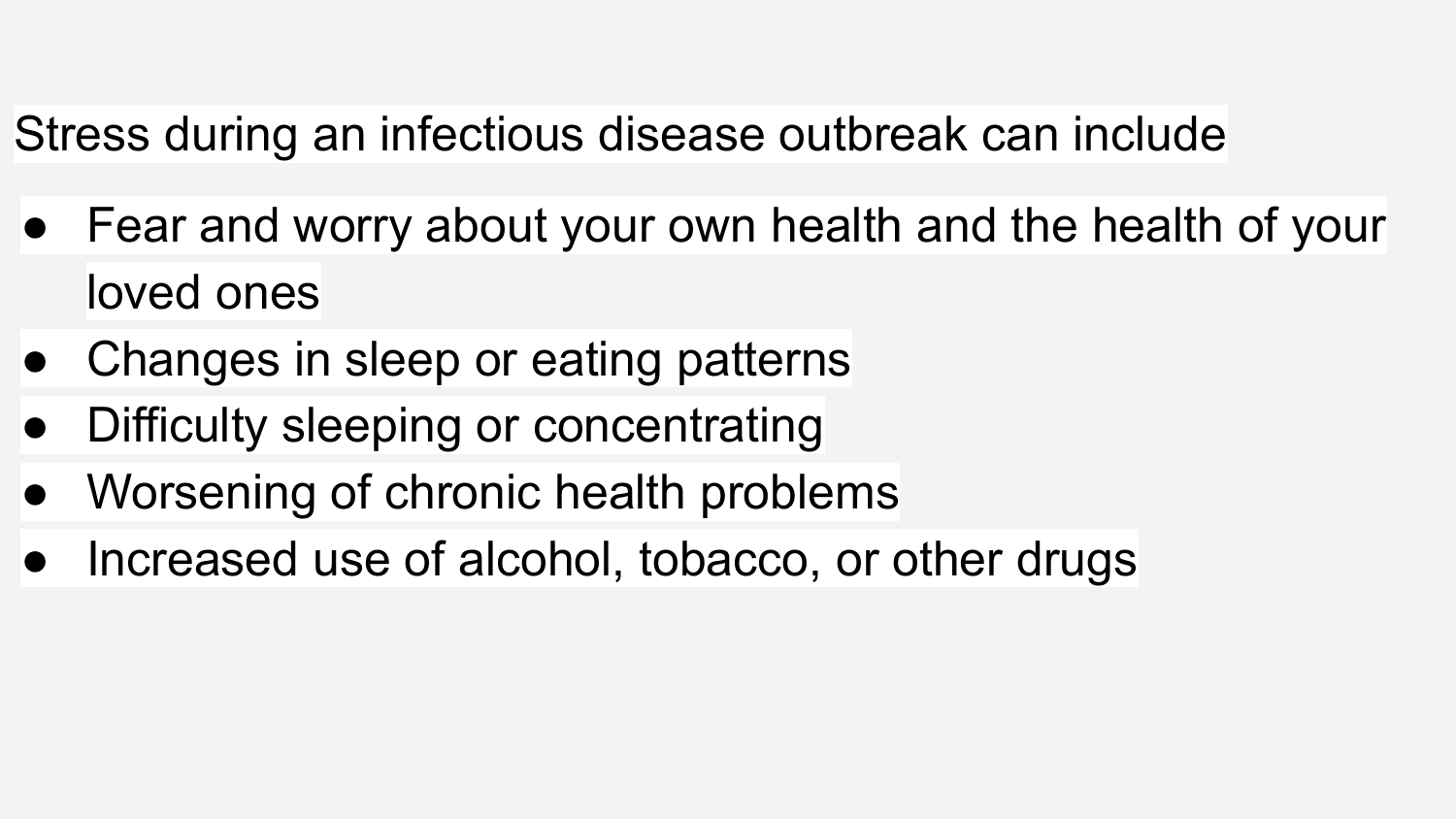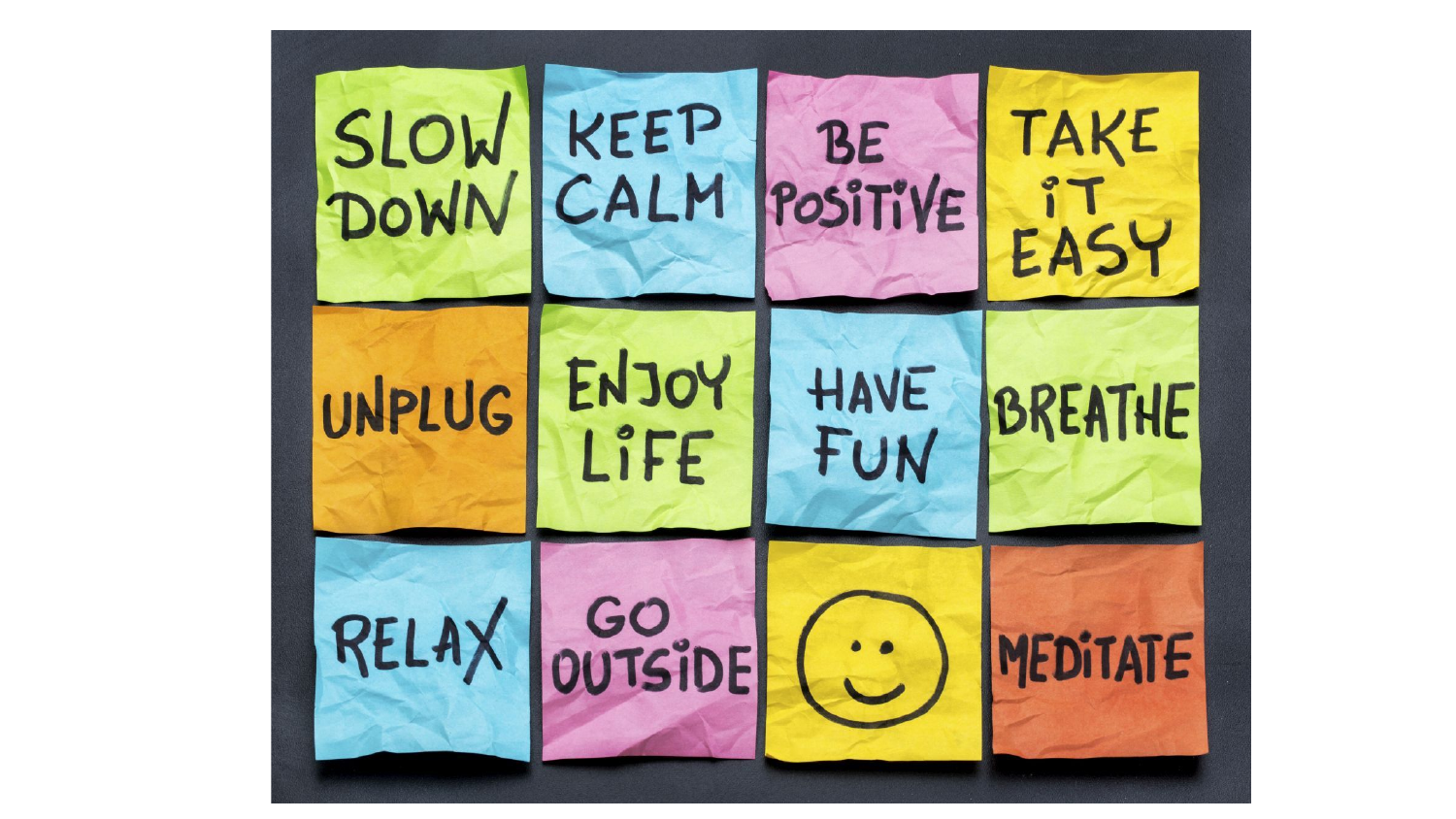**Things you can do to support yourself**

- **● Take breaks from watching, reading, or listening to news stories, including social media. Hearing about the pandemic repeatedly can be upsetting.**
- **● Take care of your body. Take deep breaths, stretch, or meditate. Try to eat healthy, well-balanced meals, exercise regularly, get plenty of sleep, and avoid alcohol and drugs.**
- **● Make time to unwind. Try to do some other activities you enjoy.**
- **● Connect with others. Talk with people you trust about your concerns and how you are feeling**
- **● Sharing the facts about COVID-19 and understanding the actual risk to yourself and people you care about can make an outbreak less stressful. When you share accurate information about COVID-19 you can help make people feel less stressed and allow you to connect with them.**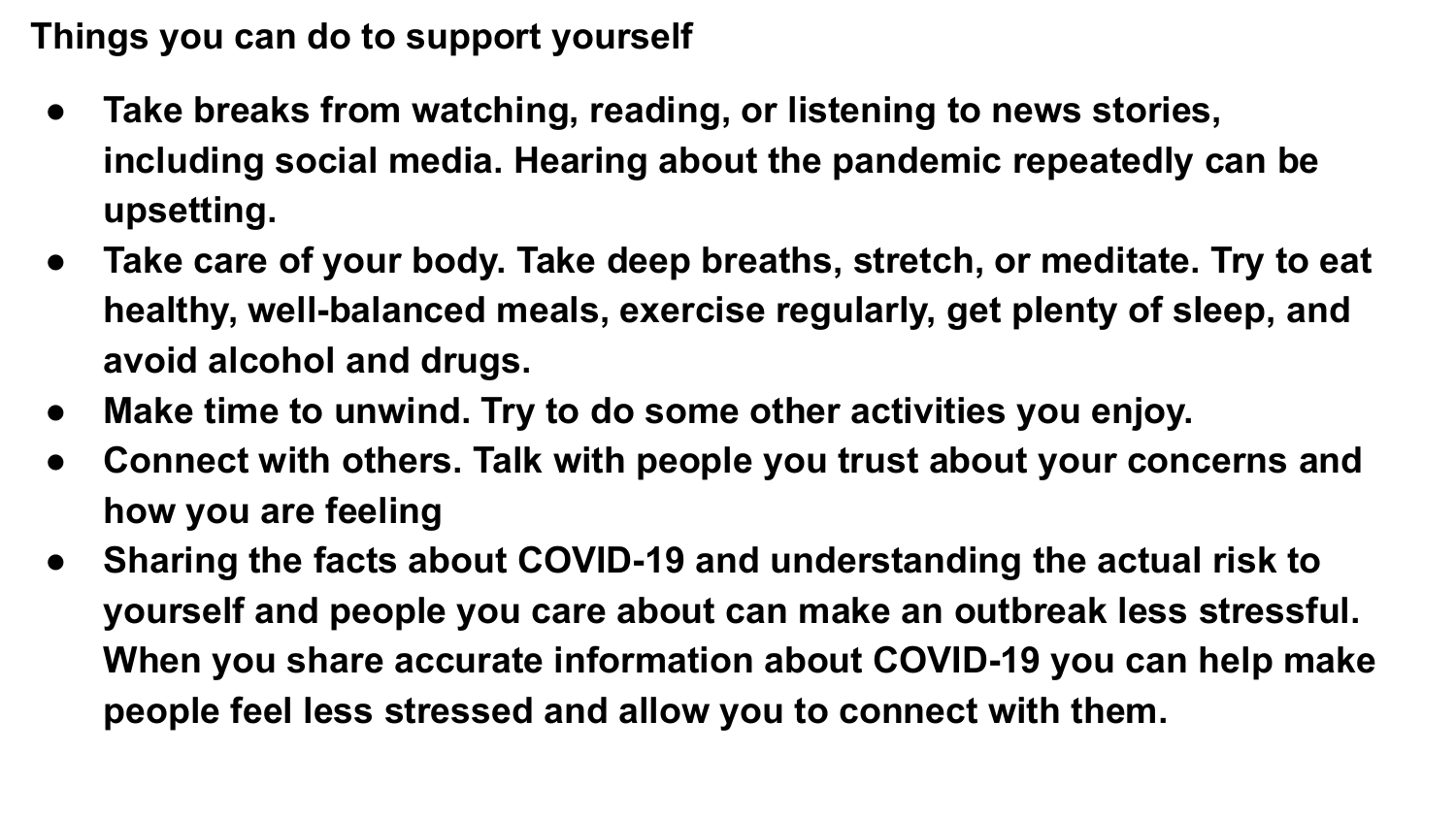

Adapted from Stress Can Really Get on Your Nerwal by Trever Romain & Elizabeth Vendok - Copyright © 2018 - Free Spirit Publishing Inc. - www.freespirit.com - All rights reserved.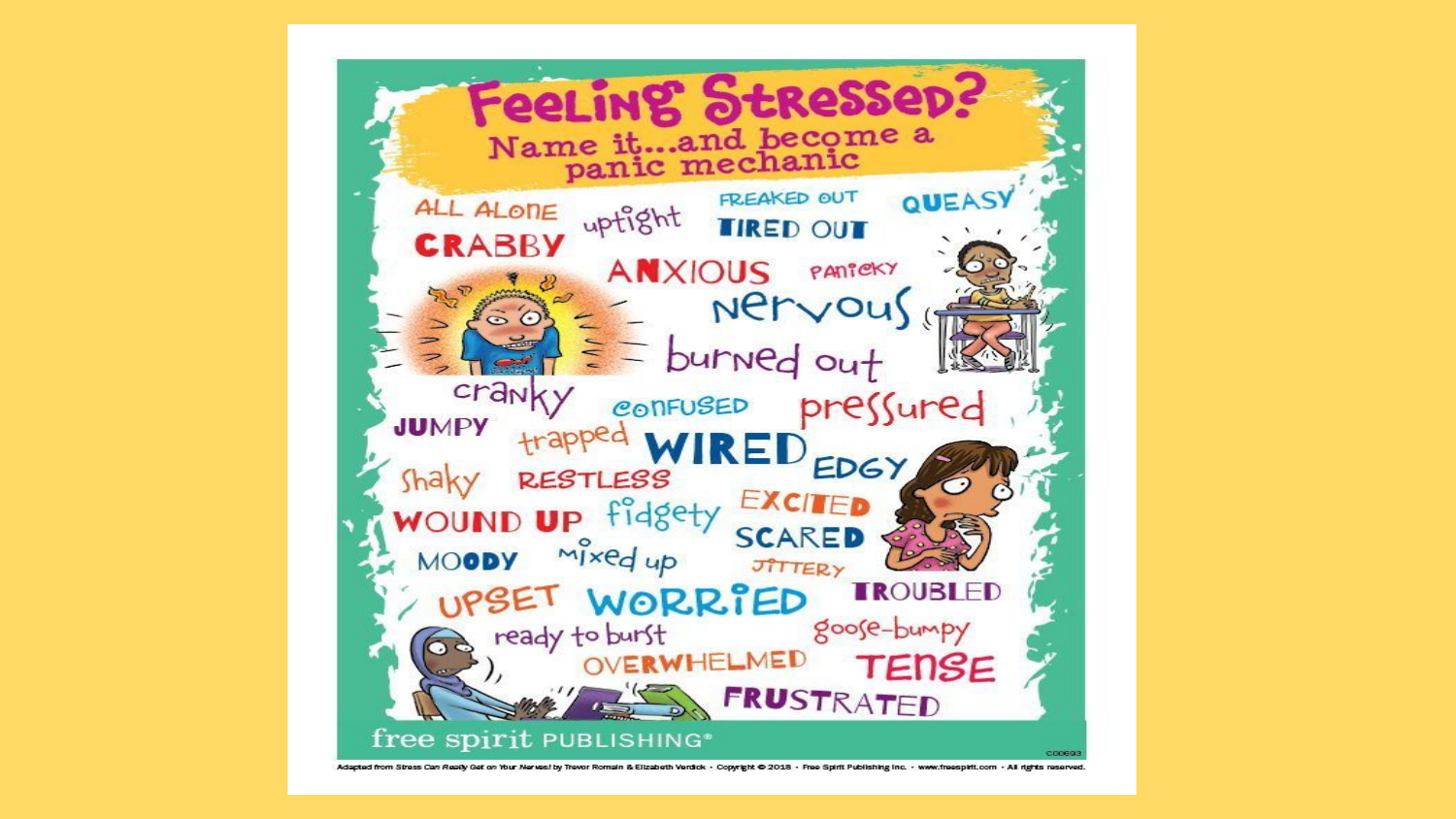**Not all children and teens respond to stress in the same way. Some common changes to watch for include**

- **● Excessive crying or irritation in younger children**
- **● Returning to behaviors they have outgrown (for example, toileting accidents or bedwetting)**
- **● Excessive worry or sadness**
- **● Unhealthy eating or sleeping habits**
- **● Irritability and "acting out" behaviors in teens**
- **● Poor school performance or avoiding school**
- **● Difficulty with attention and concentration**
- **● Avoidance of activities enjoyed in the past**
- **● Unexplained headaches or body pain**
- **● Use of alcohol, tobacco, or other drugs**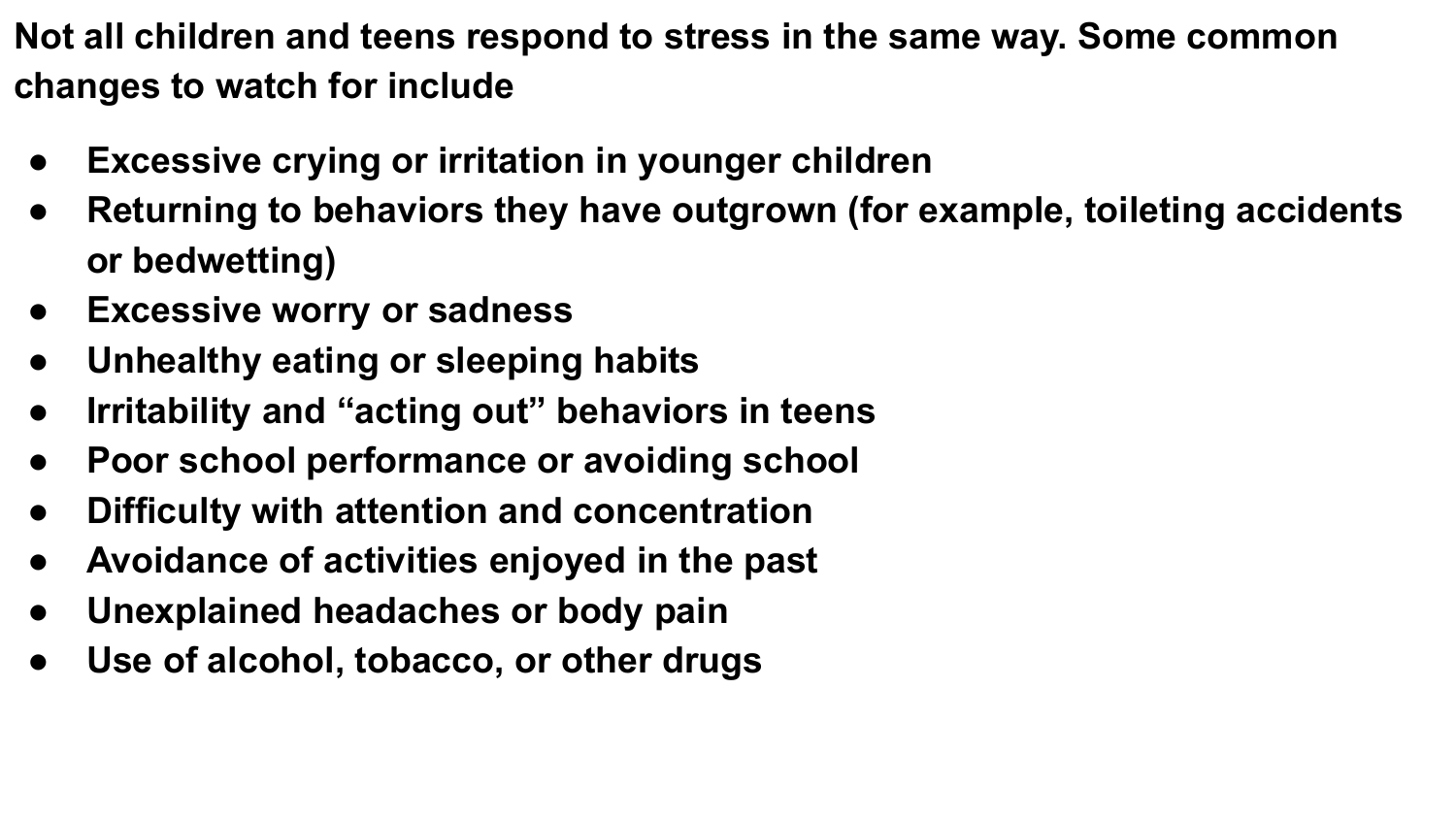**There are many things you can do to support your child**

- Take time to talk with your child or teen about the COVID-19 outbreak. Answer **questions and [share facts](https://www.cdc.gov/coronavirus/2019-ncov/symptoms-testing/share-facts.html) about COVID-19 in a way that your child or teen can understand.**
- **● Reassure your child or teen that they are safe. Let them know it is ok if they feel upset. Share with them how you deal with your own stress so that they can learn how to cope from you.**
- **● Limit your family's exposure to news coverage of the event, including social media. Children may misinterpret what they hear and can be frightened about something they do not understand.**
- **● Try to keep up with regular routines. Create a schedule for learning activities and relaxing or fun activities.**
- **● Be a role model. Take breaks, get plenty of sleep, exercise, and eat well. Connect with your friends and family members.**
- **● Facetime playdates and maybe even sports outside**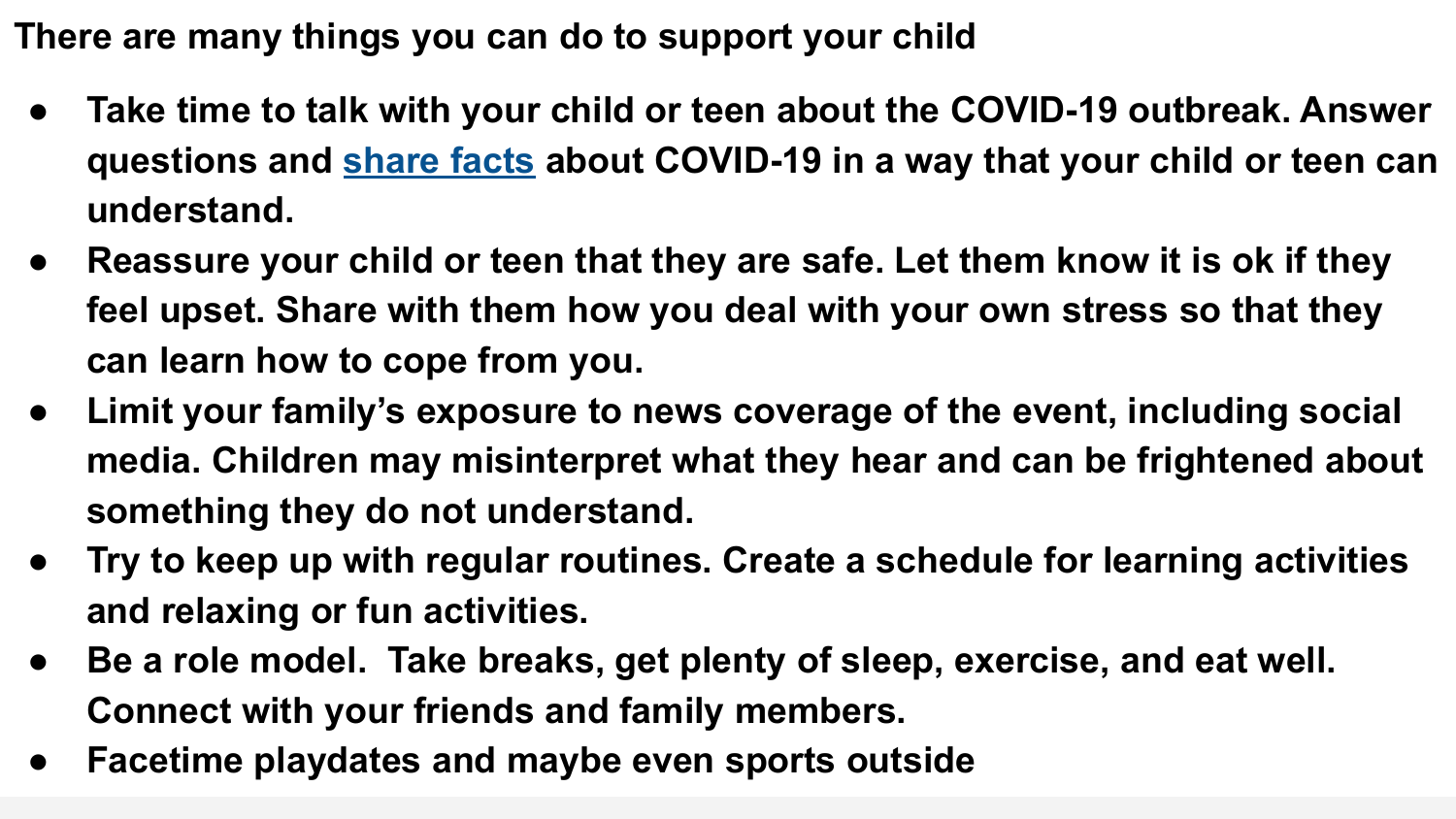**How to destress as a family**

- **● Go outside, exercise**
- **● Play together (puzzles, board games, even video games, color)**
- **● Do meditation together**
- **● Start to practice yoga together/mindfullness**
- **● Gratitude jar/journal**
- **● Cook together, family meal planning, teach them to cook**
- **● Practice deep breathing**
- **● Learn a new language**
- **● Take up a hobby together**
- **● LIsten to music and dance**
- **● Take photos, make a photojournal**
- **● Make chores fun**
- **● Create a quiet corner with good smelling things, fluffy pillows, a place to recharge**
- **●**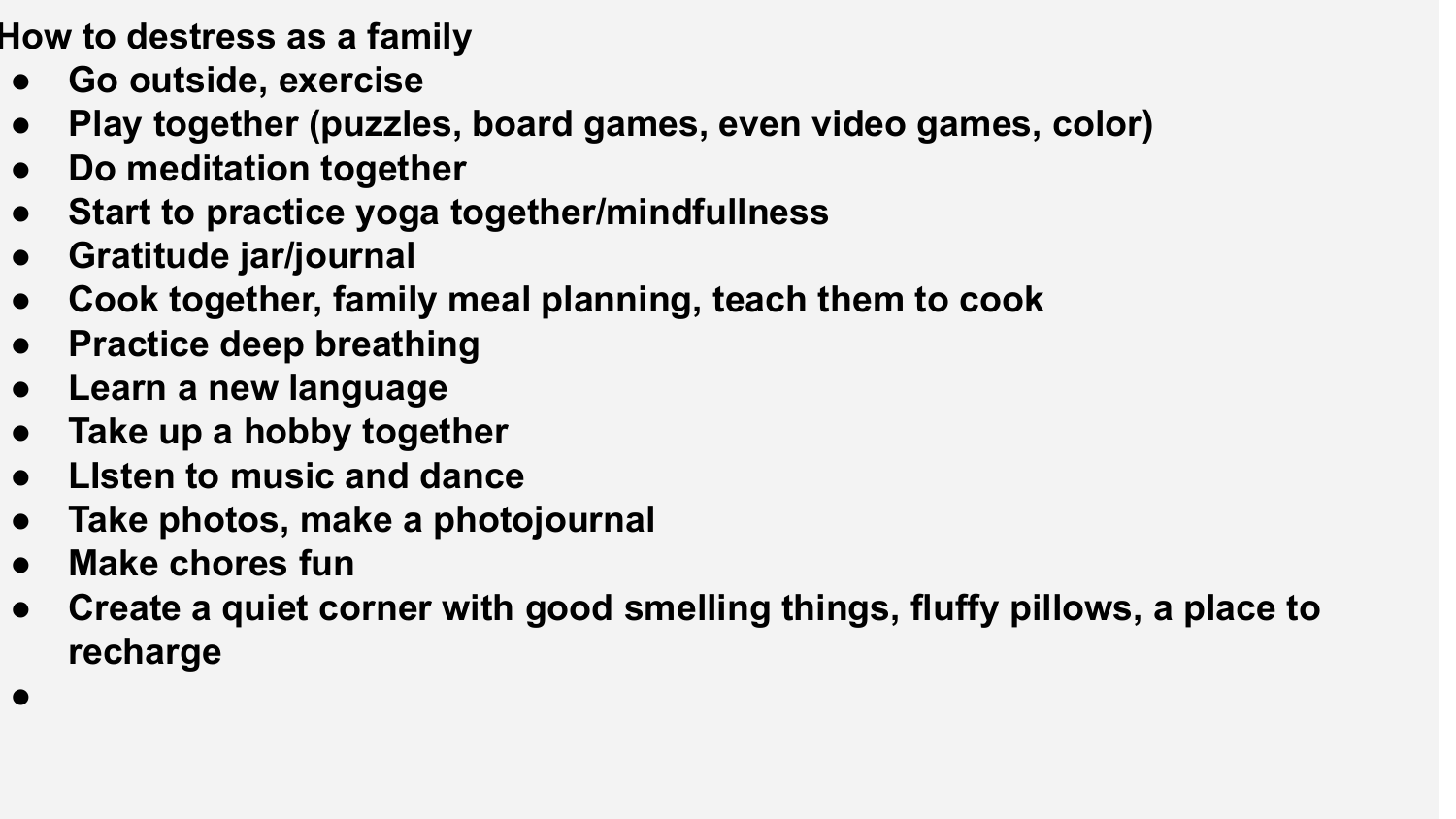# **Practicing Deep Breathing Meditation**

Breathe deeply from the abdomen, get as much fresh air as possible into your lungs.

- Sit comfortably with your back straight. Put one hand on your chest and the other on your stomach.
- Breathe in through your nose. The hand on your stomach should rise. The hand on your chest should move very little.
- Exhale through your mouth, pushing out as much air as you can while contracting your abdominal muscles. The hand on your stomach should move in as you exhale, but your other hand should move very little.
- Continue to breathe in through your nose and out through your mouth. Try to inhale enough so that your lower abdomen rises and falls. Count slowly as you exhale.